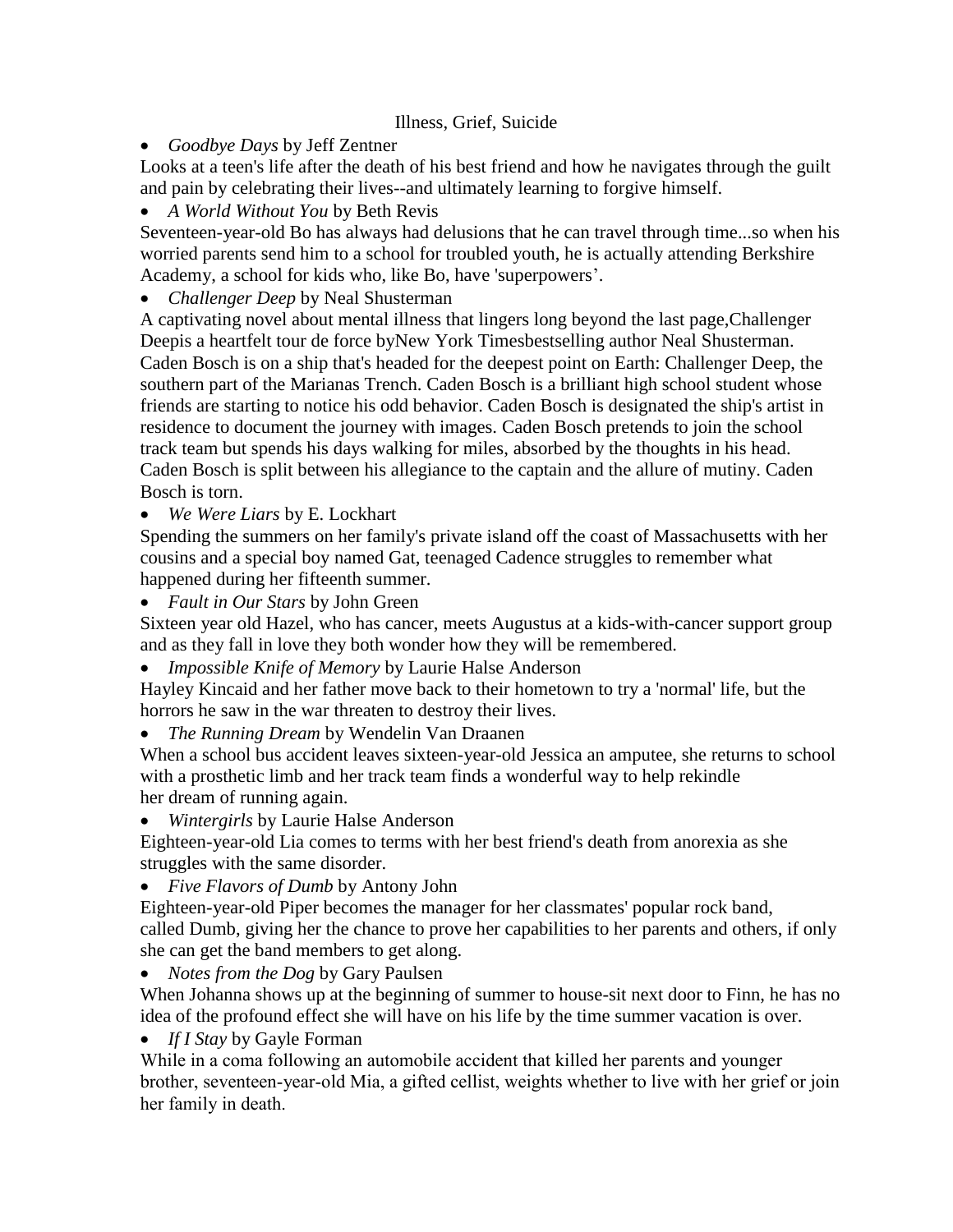*Revolution* by Jennifer Donnelly

An angry, grieving seventeen-year-old musician facing expulsion from her prestigious Brooklyn private school travels to Paris to complete a school assignment and uncovers a diary written during the French revolution by a young actress attempting to help a tortured, imprisoned little boy--Louis Charles, the lost king of France.

## *Deadline* by Chris Crutcher

Given the medical diagnosis of one year to live, high school senior Ben Wolf decides to fulfill his greatest fantasies, ponders his life's purpose and legacy, and converses through dreams with a spiritual guide known as "Hey-Soos."

*The Sky is Everywhere* by Jandy Nelson

In the months after her sister dies, seventeen-year-old Lennie falls into a love triangle and discovers the strength to follow her dream of becoming a musician.

## *Thirteen Reasons Why* by Jay Asher

When high school student Clay Jenkins receives a box in the mail containing thirteen cassette tapes recorded by his classmate Hannah, who committed suicide, he spends a bewildering and heartbreaking night crisscrossing their town, listening to Hannah's voice recounting the events leading up to her death.

*All We Know of Heaven* Jacquelyn Mitchard

When Maureen and Bridget, two sixteen-year-old best friends who look like sisters, are in a terrible car accident and one of them dies, they are at first incorrectly identified at the hospital, and then, as Maureen achieves a remarkable recovery, she must deal with the repercussions of the accident, the mix-up, and some choices she made while she was getting better.

*The Girl Next Door* by Castrovilla, Selene

When Maureen and Bridget, two sixteen-year-old best friends who look like sisters, are in a terrible car accident and one of them dies, they are at first incorrectly identified at the hospital, and then, as Maureen achieves a remarkable recovery, she must deal with the repercussions of the accident, the mix-up, and some choices she made while she was getting better.

*Bridge to Terabithia* by Katherine Paterson

Jess Aarons, a ten-year-old boy in rural Virginia, finds a beloved and unexpected friend in Leslie, the new girl at school, with whom he creates a secret kingdom in the woods and from whom he learns lifelong lessons when tragedy strikes.

*Drums, Girls and Dangerous* Pie by Jordan Sonnenblick

The life of eighth-grader Steven Alper, already complicated by his friendship with two girls and a prodigious talent for drumming, is turned upside down when his five-year-old brother Jeffrey is diagnosed with leukemia.

*Elsewhere* by Gabrielle Zevin

After fifteen-year-old Liz Hall is hit by a taxi and killed, she finds herself in a place that is both like and unlike Earth, where she must adjust to her new status and figure out how to "live".

*My Sister's Keeper* by Jodi Picoult

Thirteen-year-old Anna, conceived specifically to provide blood and bone marrow for her sister Kate who was diagnosed with a rare form of leukemia at the age of two, decides to sue her parents for control of her body when her mother wants her to donate a kidney to Kate.

*A Prayer for Own Meany* by John Irving